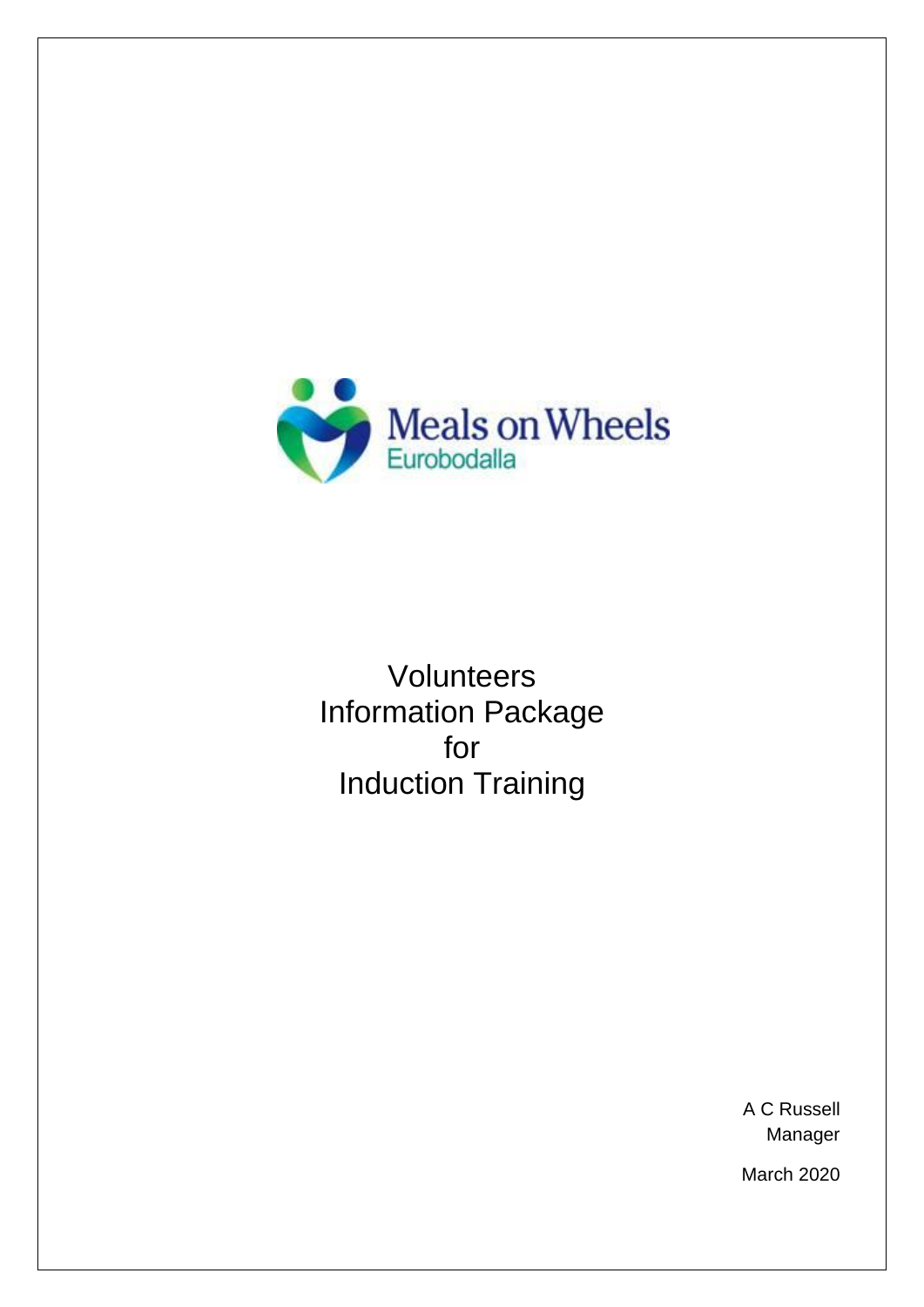

## **Volunteers Information Package**

Welcome

This booklet is to provide you with information relevant to your role as a volunteer within our Cooperative.

Firstly, I wish, on behalf of the Board to thank you for the time you are giving to the organisation, but more importantly, the time you are giving to vulnerable people within our community. Your efforts can not be underestimated, nor taken for granted.

Secondly, it is important to know where the organisation is going and your part within its development. We have a vision and objectives but one of the biggest contributions we are able to make is the smile we offer our clients each day.

Thirdly, there are systems in place to assist you in making sure your efforts are conducted safely and where there is an issue we have a mechanism to deal with the matter quickly and fairly.

This booklet is to provide some of this information for you and to guide you should you want other facts and assistance.

Please feel free to contact any of us at the office with compliments, complaints, feedback and suggestions so we are able to make our cooperative the best it can be, where compassion and concern for others are foremost.

With thanks and gratitude

Alan

Alan Russell Manager

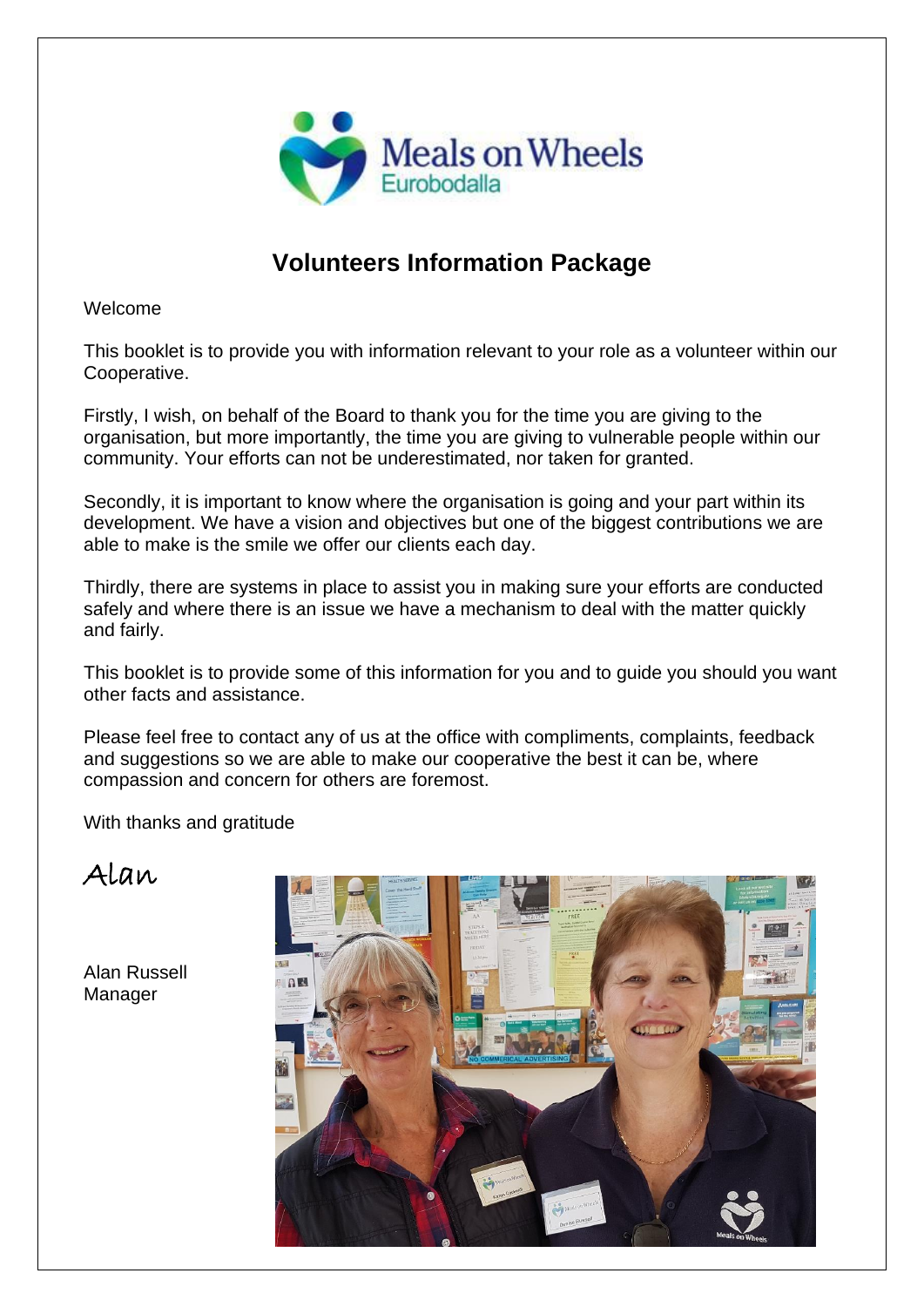

#### **Contact details**

#### **MORUYA OFFICE**

Phone 4474 4464

Freezer Line 4474 0193

4474 4366 Mobile 0438 945 552 Email admin@eurobodallamealsonwheels.com.au manager@eurobodallamealsonwheels.com.au Address Shop 6, Air Raid Centre, 73 Vulcan St, MORUYA NSW 2537

#### **OUT & ABOUT Chelsea Terry** Phone 4474 4464 Mobile 0438 945 552

Email outandabout@eurobodallamealsonwheels.com.au

#### **STAFF**

Phone w 4474 4464

#### **Client Services Officer <b>Bethany McLean** Phone w 4474 4464

# **Out and About Coordinator Chelsea Terry** Phone 4474 4464<br>Mobile 0438 945 5

#### **Out and About Assistant Keith Doran**

Phone w 4474 4464 Email w [outandabout@eurobodallamealsonwheels.com.au](mailto:outandabout@eurobodallamealsonwheels.com.au)

#### **Individual Social Support Co-ordinator**

|         | Karen Welsh |                                       |
|---------|-------------|---------------------------------------|
| Phone w |             | 4474 4464                             |
| Email   | W           | admin@eurobodallamealsonwheels.com.au |

#### **Work Health Safety Representative**

|          | <b>Les Carter</b>      |
|----------|------------------------|
| Phone h  | 4472 3632              |
| Mobile h | 0490 968 272           |
| Email h  | proteaplace6@gmail.com |

**Manager Alan Russell** Mobile w 0438 945 552 Email w [manager@eurobodallamealsonwheels.com.au](mailto:manager@eurobodallamealsonwheels.com.au)

Email w [clientservices@eurobodallamealsonwheels.com.au](mailto:clientservices@eurobodallamealsonwheels.com.au)

**Finance Officer Mim van den Berg** Phone w 4474 4464 Email w [finance@eurobodallamealsonwheels.com.au](mailto:finance@eurobodallamealsonwheels.com.au)

0438 945 552 Email [outandabout@eurobodallamealsonwheels.com.au](mailto:outandabout@eurobodallamealsonwheels.com.au)

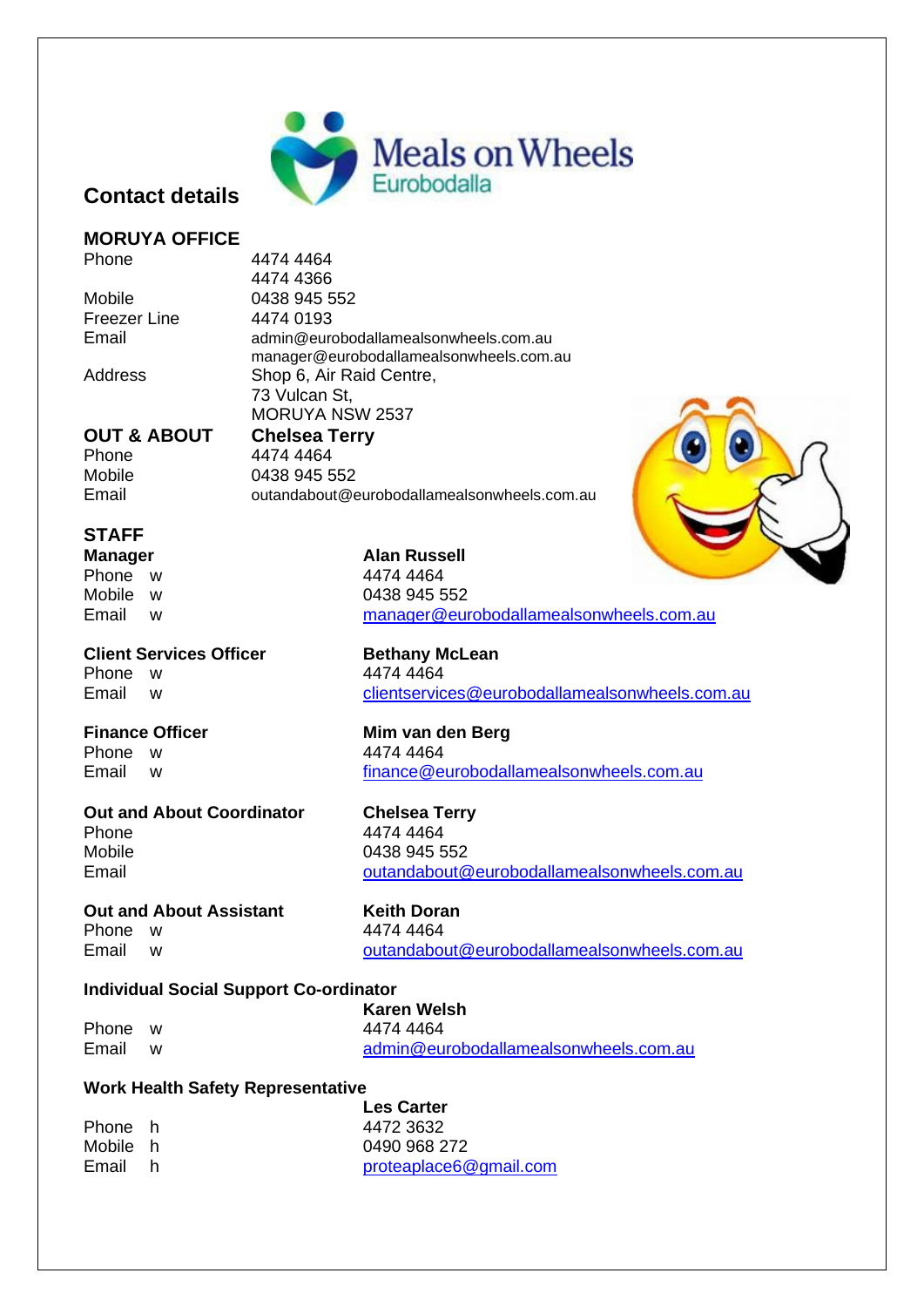

## **Our purpose**

Eurobodalla Meals on Wheels helps make our community stronger by providing services that contribute to the health, well-being and independence of people.

## **Our Core Values**

## **Empathy**

We are respectful and caring of our clients, volunteers and staff. We value diversity in our community and aim to maintain the dignity of those we help.

#### The actions of Eurobodalla Meals on Wheels are always based on our Core Values of

## **Honesty**

We hold ourselves accountable for our actions. We are trustworthy and discrete in our dealings with others

## **Commitment**

We are motivated to undertake our work in a reliable and professional manner. We are loyal to the organisation and accept responsibility for helping the clients we serve.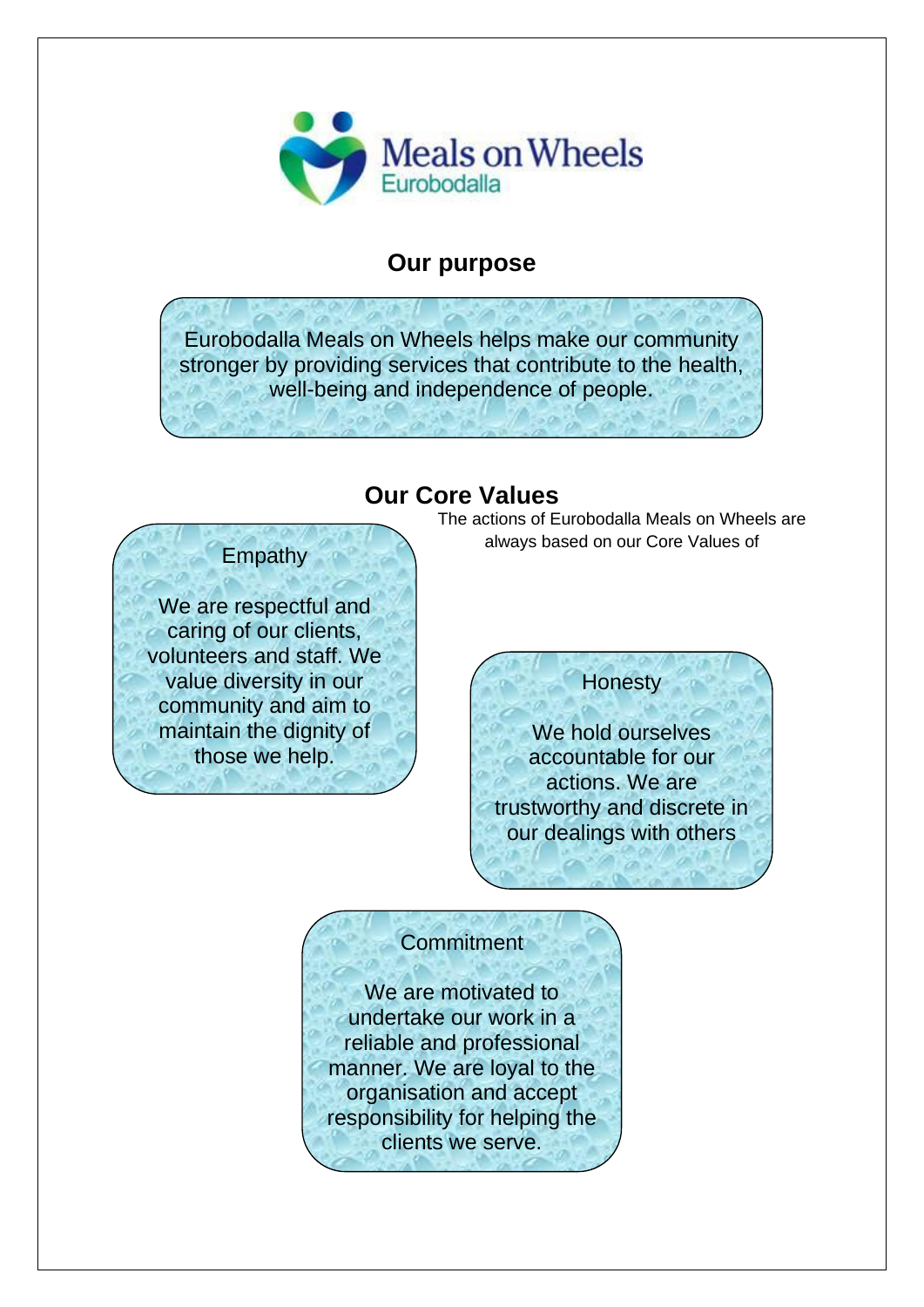

# **Organisational structure**



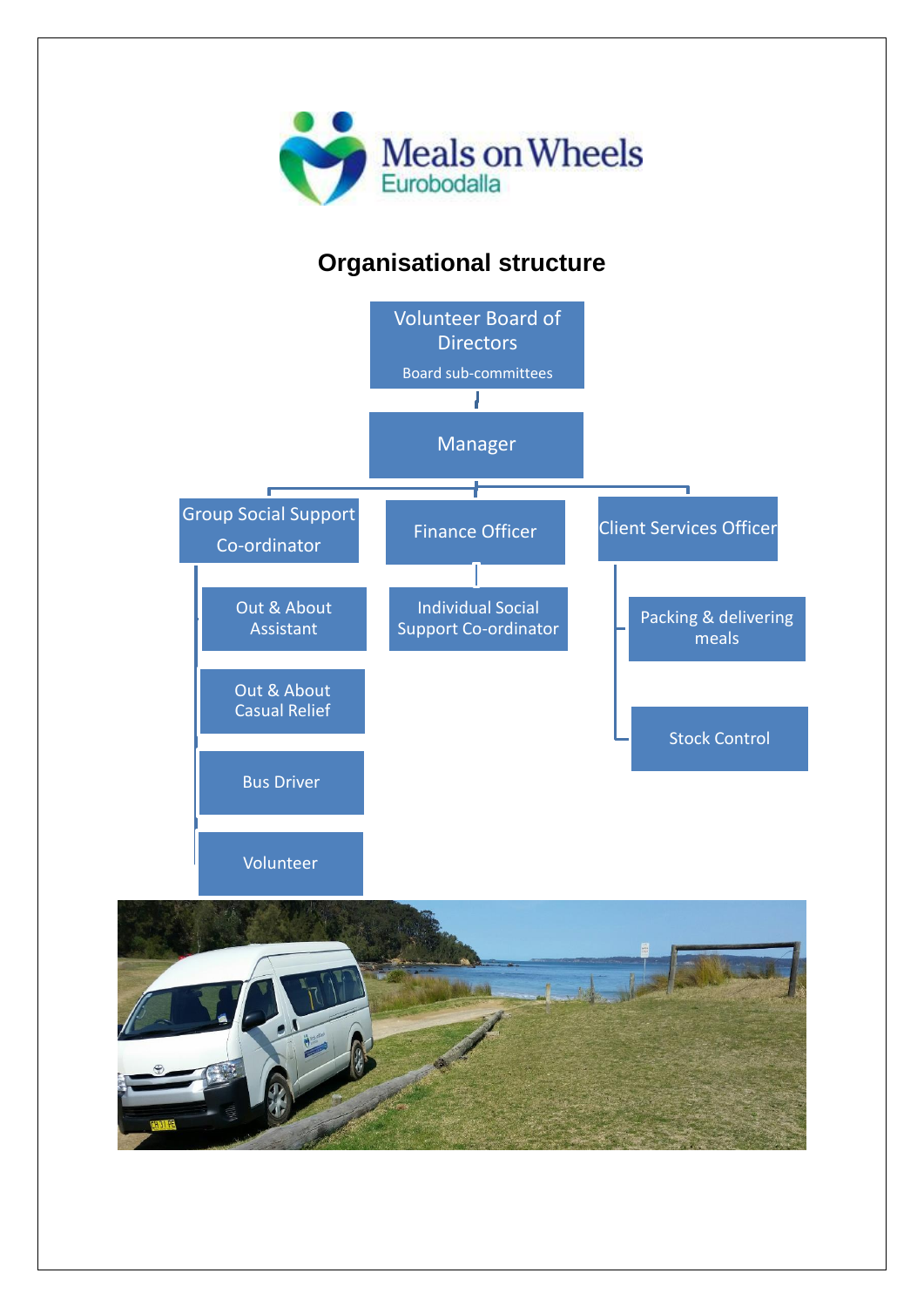

#### **General**

Eurobodalla Meals on Wheels is supported by funding from the Australian and New South Wales Governments. However the changes in the sector see organisations such as ours looking for more and more clients to guarantee funding and more and more volunteers to make sure our services reach those in need.

Our organisation has a structure which has developed as the three centres came together as one entity.

#### **Board of Directors**

Eurobodalla Meals on Wheels is overseen by a volunteer Board of Directors. The Board is comprised of seven Directors who are Members of the Cooperative.

Elections for the Board are held each year at the Annual General Meeting attended by Members in October. The meetings move through the three centres.

#### **Membership**

Once a worker has perfomed five hours of volunteer service in a calendar year the worker is eligible to make an application to become a Member with full voting rights of the Eurobodalla Meals on Wheels Cooperative Limited.

Membership forms are available at the office.

#### **Paid Workers**

The **Manager** is responsible for the day to day management of the service and to implement the strategic direction as determined by the Board.

The **Client Service Officer**, based at Moruya office is responsible for ensuring meals are delivered to our clients; duties include ordering of food, coordinating deliveries including volunteers' roster and general support to volunteers.

The **Finance Officer,** based at the Moruya Office, supports all financial aspects of EMoW Services.

The **Receptionist,** based at the Moruya office, supports all administrative aspects of EMoW services and the coordination of **Individual Social Support.**

The **Out and About Coordinator** and **Assistant** based at the Moruya Office are responsible for coordinating group social support activities through centre based activities and outings.

#### **Volunteer Workers**

You…..are the backbone of our organisation. Without your service we could not assist those who are frail or with a disability.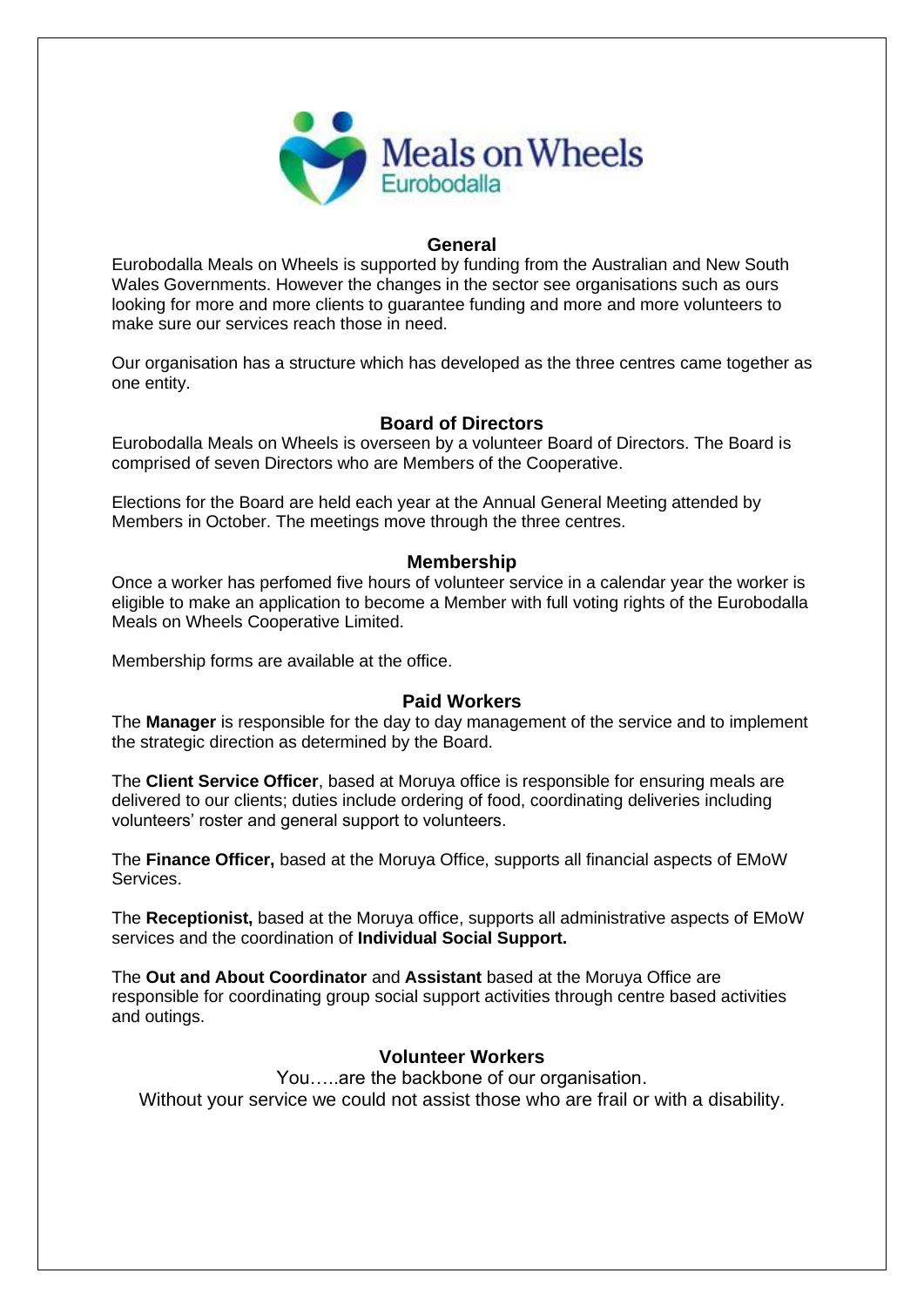

**Meals**

Eurobodalla Meals on Wheels distributes frozen meals weekly to older people, people with a disability and their carers. We operate from three distribution centres:

- Batemans Bay (North) packing and delivery (6 separate runs) on a Wednesday.
- Moruya (Central) packing on Tuesday; deliveries in Broulee & Tuross Head on a Wednesday and deliveries in Moruya on a Friday.
- Narooma (South) packing and delivery on a Friday.

Volunteer tasks include:

- Packing and/or delivery
- Money handling and reconciliation
- Hygiene control e.g. cleaning delivery bags
- Roster coordination
- Packing / delivery support role



# **Social Support**

Out and About (O&A) is a program of group activities and outings for our clients. Individual Social Support providing assistance such as shopping, light gardening, appointments and a friendly home visit for a cuppa and chat

#### *Out and About:*

- Centre based group activities are conducted each day
- Lunch About is conducted each Tuesday and Friday in different areas around the Eurobodalla.
- There are day trips take clients out into (or beyond) the Eurobodalla on an occasional Wednesdays.
- Wallaga Elders Social Club meets the first Thursday of the month at the Wallaga Lake Community Centre for activities, lunch and Bingo!
- PALZ meets the first Tuesday every second month at Banksia Village.

#### *Individual Social Support* :

is tailored to clients' needs and could include:

- companionship over a cuppa, a game or jigsaw puzzle, at the clients' home
- accompanying someone on walks or outings
- helping them do paperwork
- taking them shopping, banking or to the library or to attend an appointment.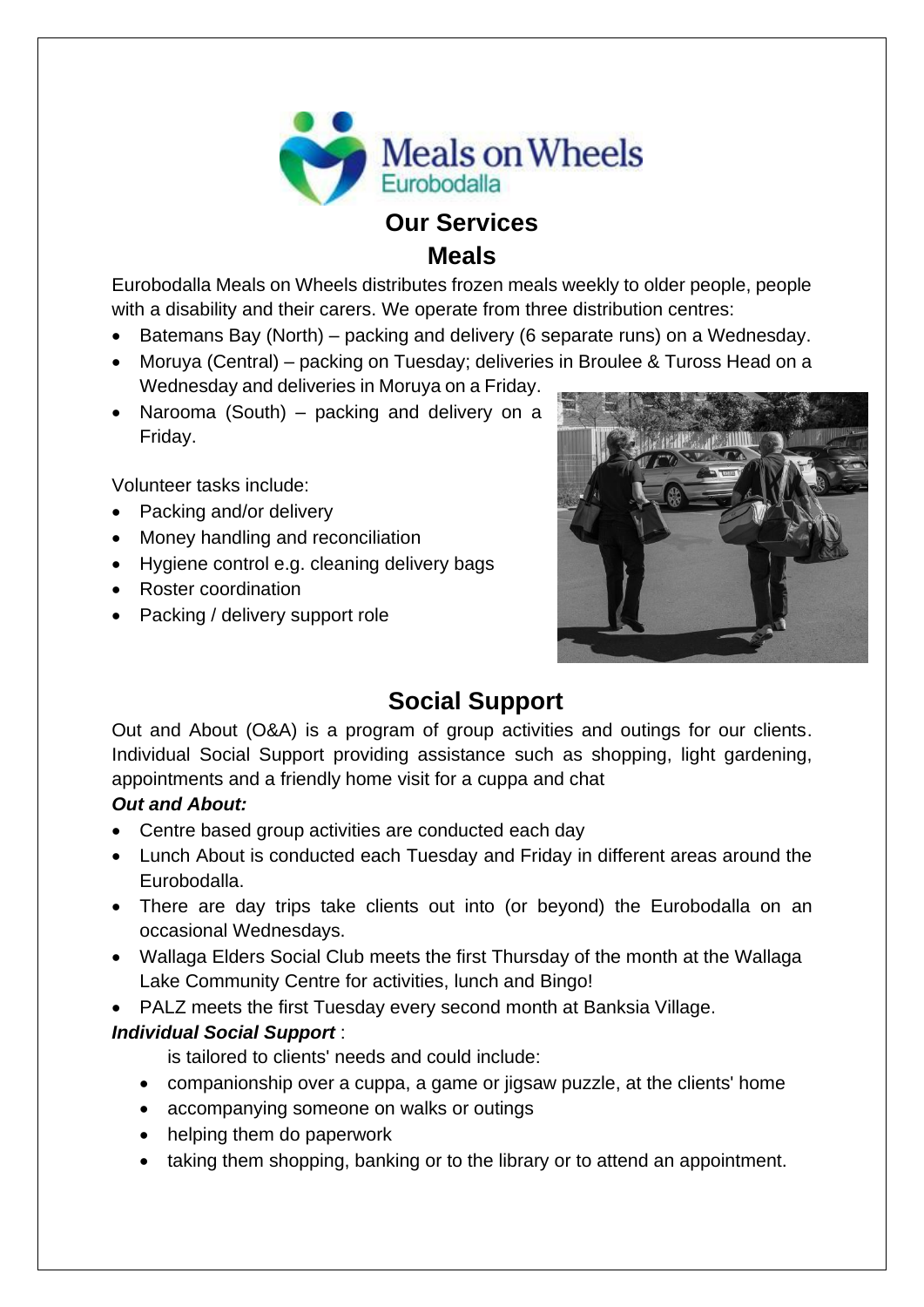Volunteer tasks include:

- Transporting clients to and from activities
- Catering assistance in the kitchen
- Assisting clients during activities
- Clearing and tidying up after activities
- Companionship or friendly visiting
- Taking clients shopping or to appointments

# **Caring for Clients**

One of the largest factors affecting the lives of older people is social isolation.

#### **Meals service**

For clients, the human contact of a meal delivery is often as important as the meals themselves. You may well be the only person the client sees that day, and loneliness may be a major problem for that client. Although the time you spend with each person is limited, try not to rush your visit and encourage the client to chat while you are there.

#### **Please check the delivery run sheet to ascertain if there is information to assist you in delivery.**

For example, most clients give their consent allowing our volunteer workers to enter their premises to deliver meals; the delivery run sheet will indicate where the client has given this approval. Any safety or access issues that you will need to know of are also documented on the delivery run sheet.

## **Social Support**

Social support maximises an individual's ability to continue to live independently at home and assist them in sustaining social contact. Activities, outings and social support for our clients maintain and/or increase each client's social network through participation in meaningful and enjoyable activities which are appropriate to their needs, interests and abilities.

Health, memory deterioration and carer stress can happen quickly in our vulnerable client group. We ask that you be observant of the individual needs of each client and try to gauge if their situation has changed since you last saw them. Should you have any concerns about a client please make a prompt report to a paid worker at either the Moruya office (meals and individual social support) or Out & About (group social support).

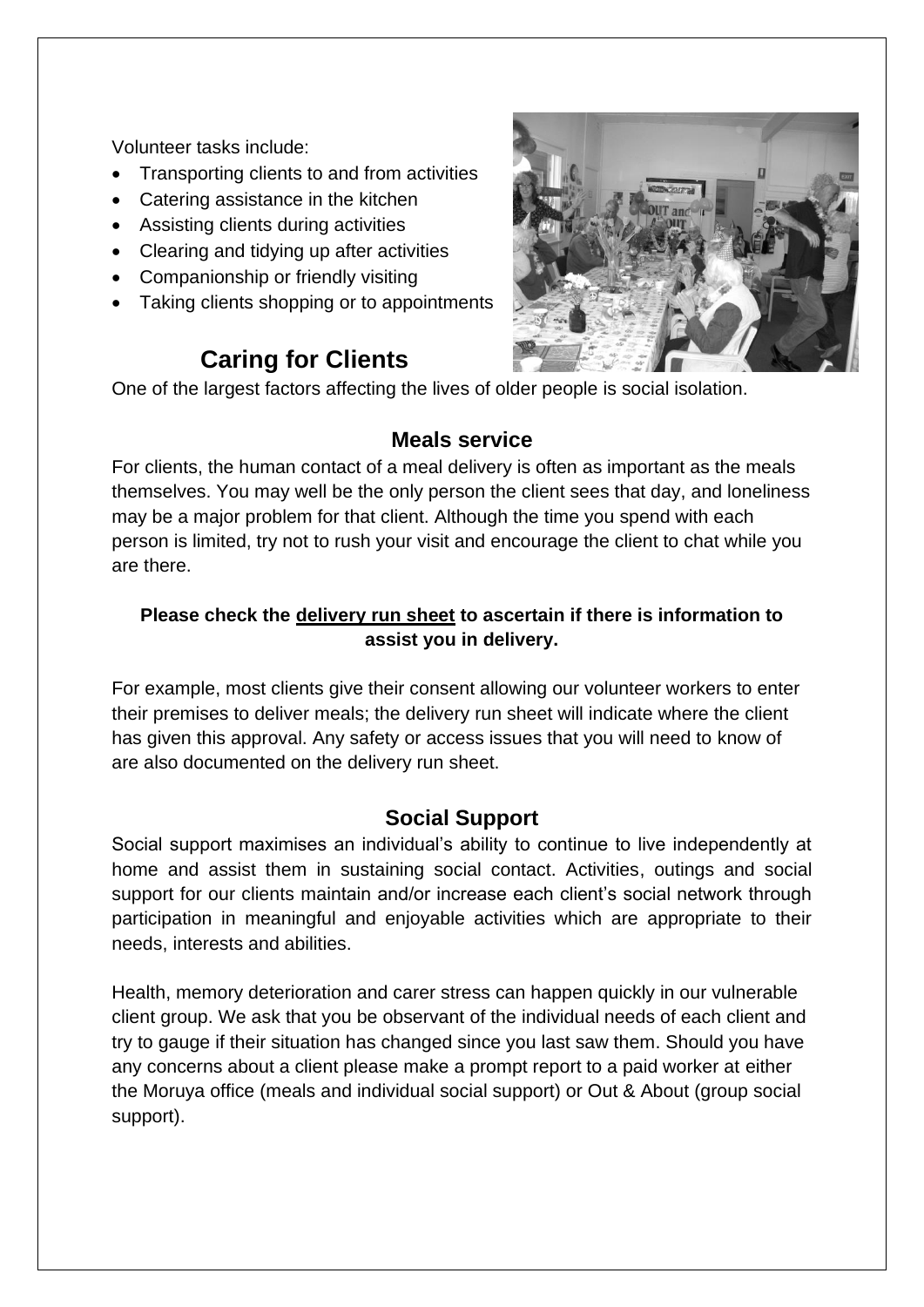

#### **VOLUNTEER WORK ROLES**

| <b>WORK ROLES</b>                                                                 | <b>WHEN &amp; TIMEFRAMES</b>                                                                                                                                             | <b>VENUE</b>                                                                                                             |
|-----------------------------------------------------------------------------------|--------------------------------------------------------------------------------------------------------------------------------------------------------------------------|--------------------------------------------------------------------------------------------------------------------------|
| <b>Meals Service</b><br>Packing meals orders                                      | Tuesday morning<br>approx. 1-1.5hours from 9.30am                                                                                                                        | Moruya Office                                                                                                            |
| <b>Meals Service</b><br>Packing meals orders                                      | Wednesday morning<br>approx. $1 - 1.5$ hours from 8am                                                                                                                    | <b>Batemans Bay Community</b><br>Centre                                                                                  |
| <b>Meals Service</b><br>Packing meals orders                                      | Friday morning<br>approx. $1 - 1.5$ hours from 8am                                                                                                                       | Narooma Community Centre                                                                                                 |
| <b>Meals Service</b><br>Meals deliveries                                          | Wednesday morning<br>approx. $2 - 2.5$ hours                                                                                                                             | From Moruya Office to Broulee                                                                                            |
| <b>Meals Service</b><br><b>Meals deliveries</b>                                   | Wednesday morning<br>approx. $2 - 2.5$ hours                                                                                                                             | From Moruya Office to Tuross<br>Head                                                                                     |
| <b>Meals Service</b><br>Meals deliveries                                          | Wednesday morning<br>approx. $2 - 2.5$ hours                                                                                                                             | From Batemans Bay<br><b>Community Centre to</b><br>Batemans Bay and surrounds                                            |
| <b>Meals Service</b><br>Meals deliveries                                          | Friday morning<br>approx. $2 - 2.5$ hours                                                                                                                                | From Moruya Office to Moruya<br>or Bodalla                                                                               |
| <b>Meals Service</b><br>Meals deliveries                                          | Friday morning<br>approx. $2 - 2.5$ hours                                                                                                                                | From Narooma Community<br>Centre to Narooma or Tilba or<br>Dalmeny and Kianga                                            |
| <b>Meals Service</b><br>Stock movement & prep<br>Narooma                          | Thursday afternoon                                                                                                                                                       | From Moruya to Narooma                                                                                                   |
| Out & About<br>Support at a variety of<br>locations                               | Monday to Friday. Start & finish<br>time varies between 8.30am to<br>3.30pm                                                                                              | Monday at Narooma<br><b>Tuesday Lunch About</b><br>Wednesday at Moruya<br>Thursday at Batemans Bay<br>Friday Lunch About |
| Out & About<br>Bus driver (14 seater)<br>Minimum light rigid driver's<br>license. | Monday to Friday.<br>8.30am to pick up clients. Between<br>1.30pm and 2.30pm to take clients<br>home.<br>Time depends on the day.                                        | From Batemans Bay to various<br>locations across Eurobodalla                                                             |
| <b>Individual Social Support</b>                                                  | Depends on client needs, usually 1<br>to 3 hours.<br>Can include accompanied<br>shopping, medical appointments,<br>light gardening or friendly home<br>visit (CuppaChat) | Offered to clients across the<br>Eurobodalla                                                                             |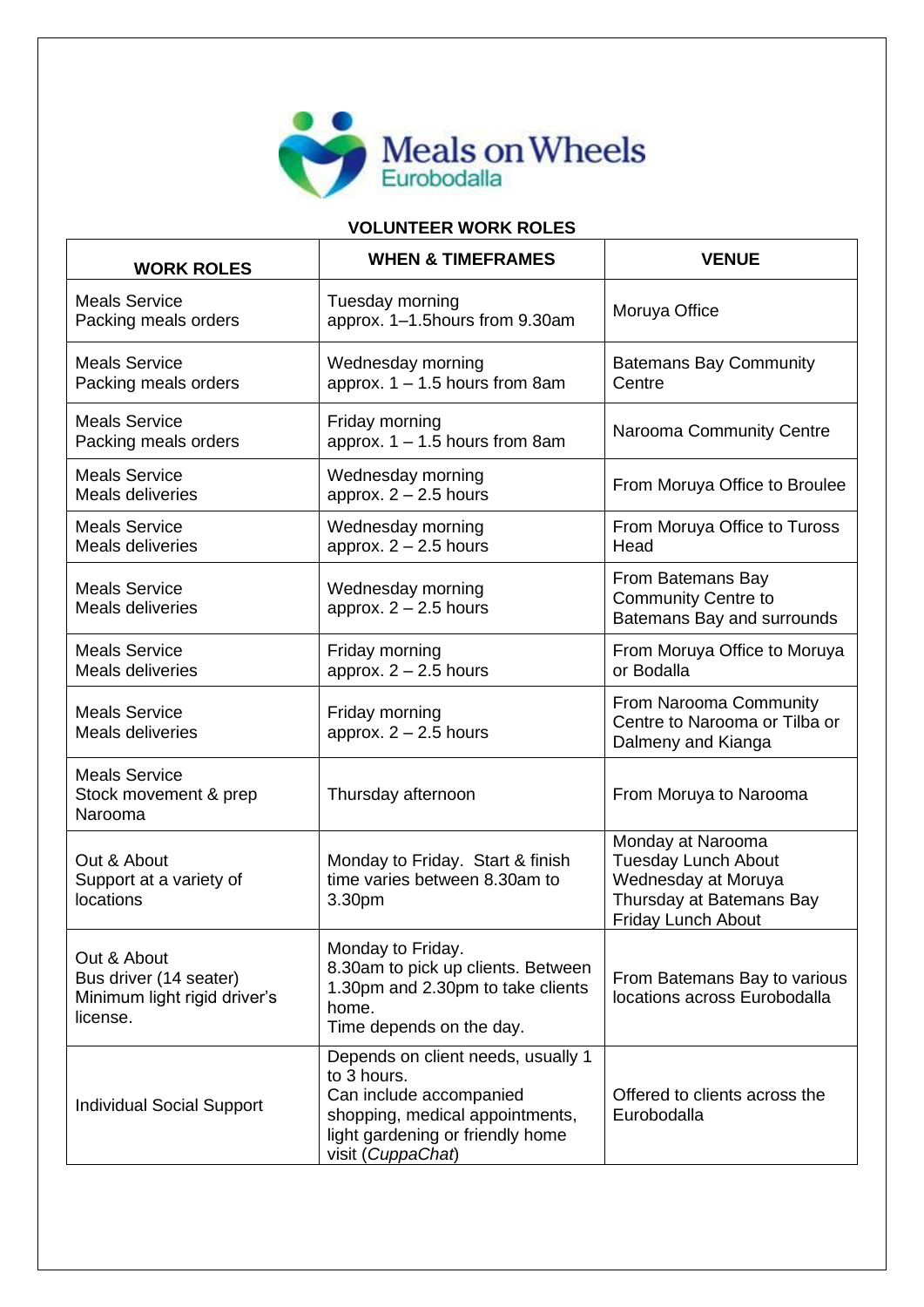

## **Volunteering with Eurobodalla Meals on Wheels**

We acknowledge the large contribution that Volunteers make to Meals on Wheels in our community. We understand that you are making a voluntary commitment to the service and your role is valued and important to clients and to us.

As a volunteer of Eurobodalla Meals on Wheels you will be required to undertake a screening process prior to employment. The National Police Check will be required prior to commencing your employment. You will be required to undertake the following:

- Induction Training
- National Police Check (required to be updated every 3 years).

During the Induction Training we will cover a number of topics including:

- emergency procedures
- meeting other volunteers
- overview of policy/procedures

The Policies and Procedures are available in the Eurobodalla Meals on Wheels Office. This will be discussed and particular policy statements highlighted such as:

- Privacy
- Confidentiality
- Code of Conduct
- Gifts.

Eurobodalla Meals on Wheels will keep a file for each volunteer including a copy of:

- any reference checks obtained
- certificates
- training completed
- signed forms
- National Police Check
- copy of license, and
- any other communication required.

This information will be stored in a secure, lockable filing cabinet (or on a secure electronic data base).

The Manager will communicate regularly with you to ensure that you understand your role and that you are supported to complete your role. Volunteer meetings will occur on a regular basis which will provide information and support.

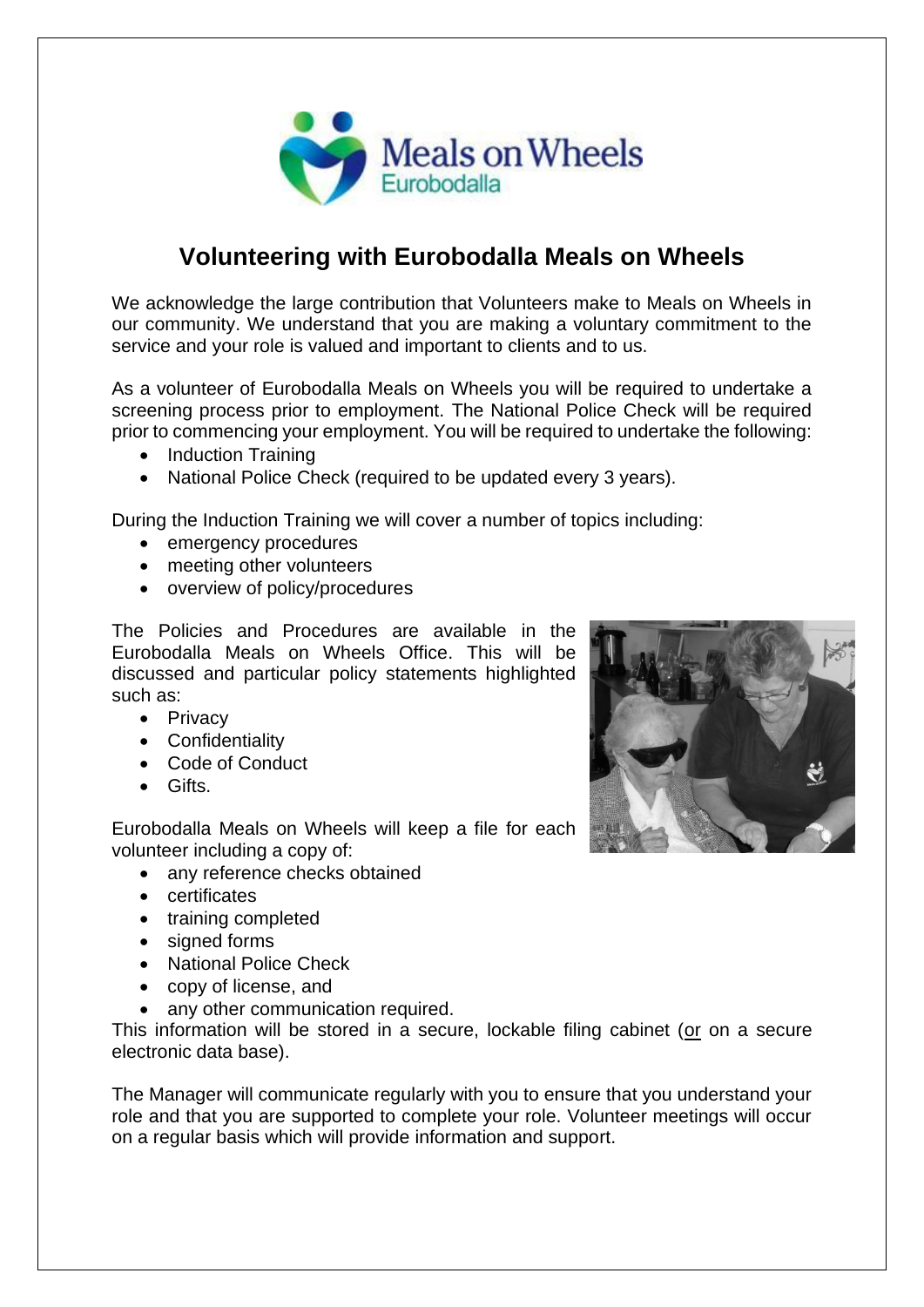The organisation will also provide training days throughout the year which will provide education and information about specific topics.

If we have a concern about anything, the Manager will meet with you to discuss the matter.

Volunteers who breach the Code of Conduct or who are unable to complete their duties may be asked to leave the service (at the discretion of the Manager combined with the Board).

If you have a concern at any time, or you are unhappy with any aspect of your work, please speak with the Manager.



## **Reimbursement**

If you deliver meals to clients at home, you may be reimbursed for the cost of fuel. Please speak with the Coordinator regarding this.

## **Home visiting**

When you visit a client's home please remember to not pass judgement on a person's house or the way they live their life. If you have a concern about the condition of a person's house however (due to safety) please speak with the Manager.

It is important to remain observant at all times and to report anything which seems out of character or concerning to the Manager. Similarly, it is critical to look out for issues which may pose a safety issue and to report all safety issues to the Manager immediately (for example if you notice steps are cracked/broken or paths uneven and likely to be a trip hazard).

If you attend a client's home and they are not responding to the visit (not answering the door), you must contact the Coordinator immediately. Do not under any circumstances, enter the home before speaking with the Coordinator.

## **Code of Conduct**

A Code of Conduct (enclosed) provides a framework of professional behaviour, values and principles for employees and volunteers of Eurobodalla Meals on Wheels.

The following values are central to a professional code of ethics:

Integrity **Honesty** Respect Justice Courage **Inclusiveness** Cultural awareness Community and social responsibility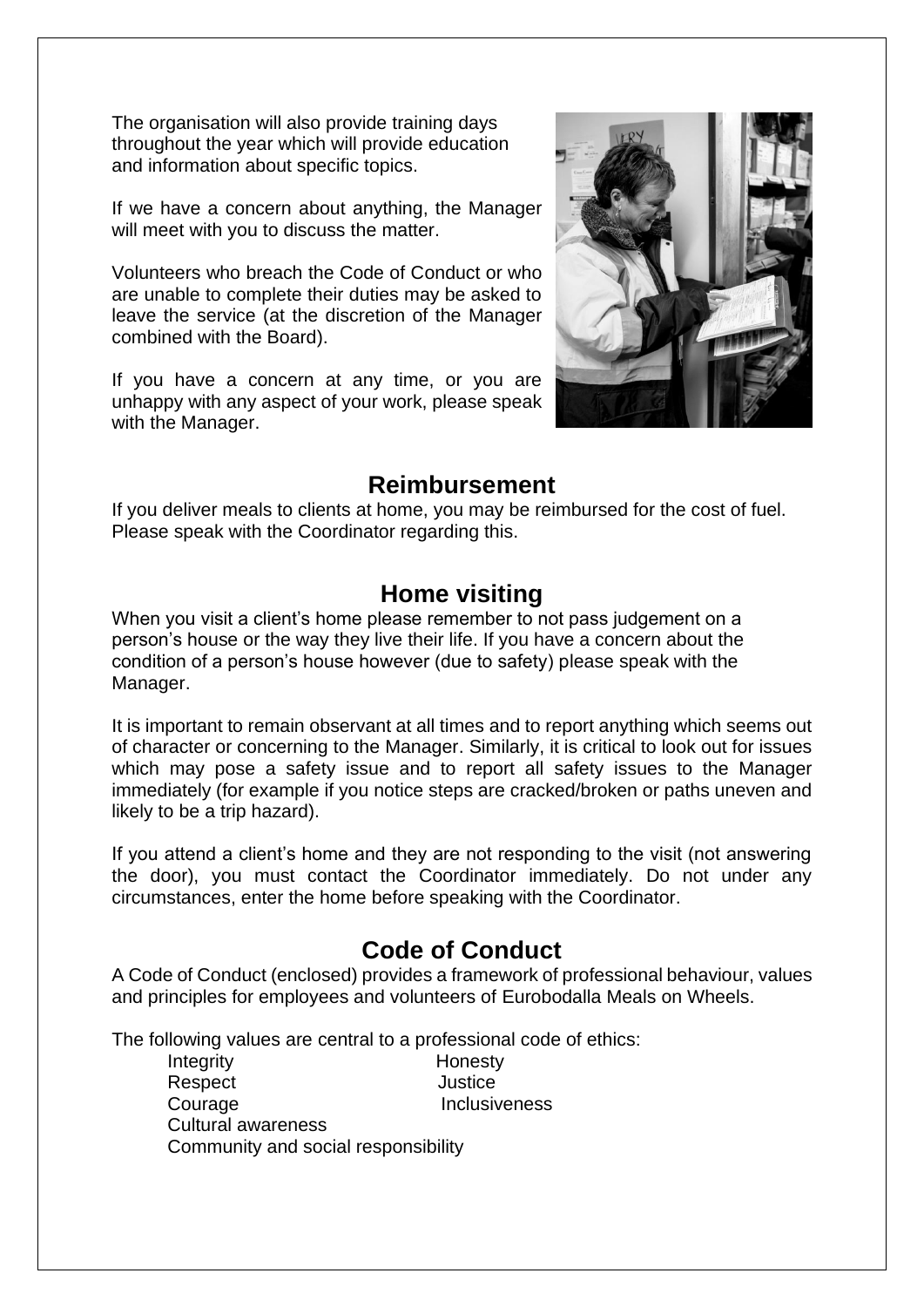

## **Volunteer Rights**

Volunteers have a right to:

- Be supported and guided in their role
- Be treated with respect in the workplace
- Privacy/confidentiality
- Negotiate hours and days of work with the coordinator
- Be reimbursed for out of pocket expenses (approved by the Coordinator in the first instance)
- Training and education which will assist them to better achieve the objectives of their role
- Not be subjected to unsafe conditions in the workplace
- Volunteer in a workplace free from bullying, harassment and/or discrimination
- Make a complaint or provide feedback regarding service delivery or volunteering role
- Provide input and make suggestions freely.

## **Volunteer Forums**

These are held in the three centres twice a year.

This is your chance to meet with the Manager and other volunteers.

This is your chance to give us your ideas and suggestions on how to improve our service.

Dates will be advised.

# **Client Rights**

Eurobodalla Meals on Wheels service understands that each client has rights which must be upheld by the organisation. They also have responsibilities which they must be aware of.

The organisation will ensure that the Charter of Rights and Responsibilities for Home Care is displayed in the facility and is furthermore provided to all clients upon initial intake/entry to the service.

# **Advocacy**

An advocate is a person who (with consent) promotes and represents the rights and interests of the client.

Clients may use an advocate of their choice to negotiate on their behalf. This may be

a family member, friend or advocacy service. Advocates will be accepted by Eurobodalla Meals on Wheels as representing the interests of the client. Advocates may be used during assessments, reviews, and complaints or for any other communication between the client and Meals on Wheels.

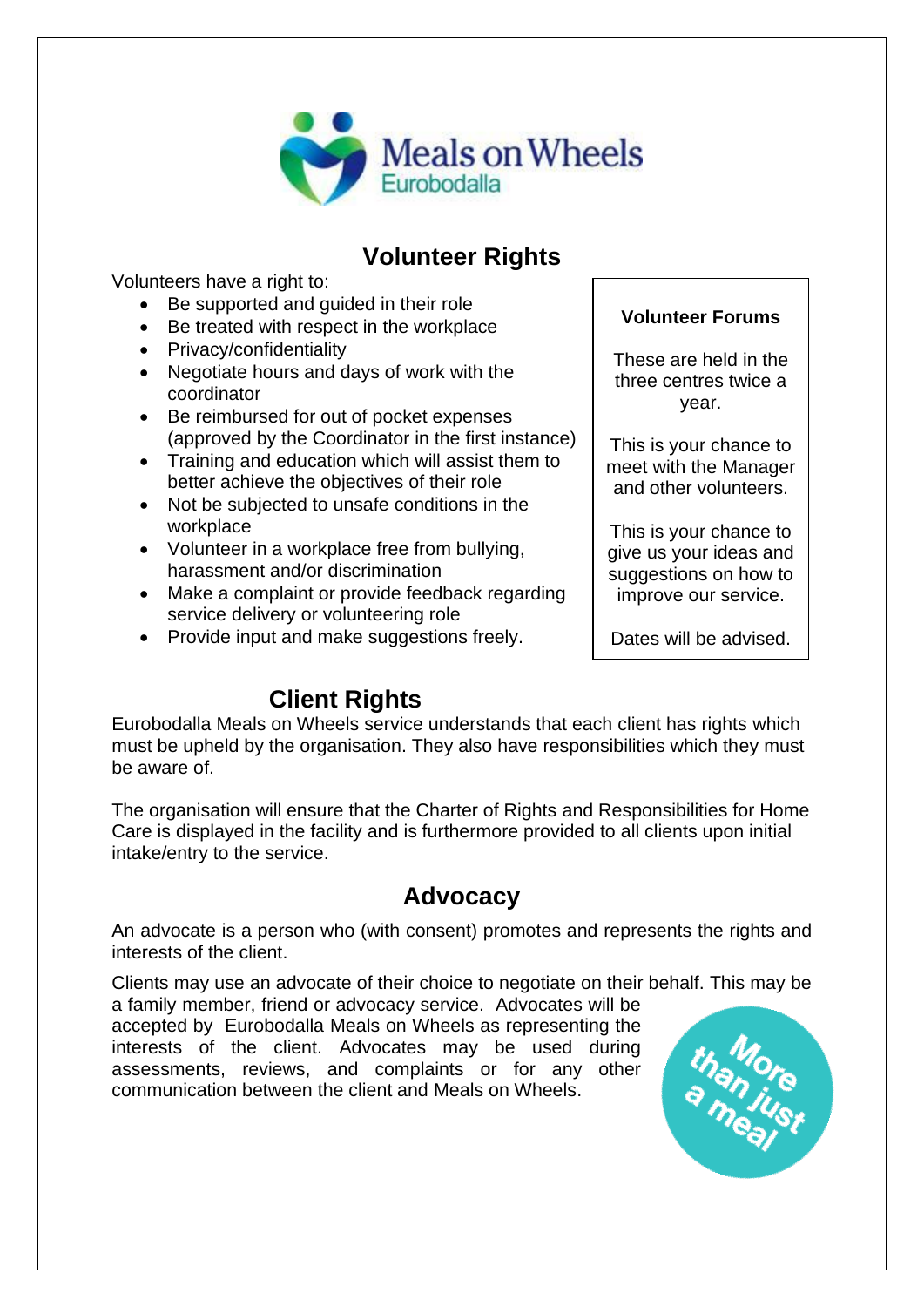

## **Rosters**

- Meals you are provided with a roster every four to six months.
- Out & About you are provided with a roster every month.
- Individual Social Support rostered as needed.
- Check that you are available on the days you are rostered.
- If you are not available, please don't leave it until the last minute to change your roster.
- **For our Meals Service,** if you are unable to do your rostered duty, please arrange a swap with another volunteer. If you are unsuccessful with this, please advise your Roster Coordinator. If you are unsuccessful in this, please advise the office staff. **If there are any changes in the Roster the office must be advised.** If, on the day of duty, you find you are unable to work, please advise the office staff.
- **For Out & About,** if you are unable to do your rostered duty, please advise the staff at Out & About.
- **For Individual Social Support** please advise the staff at the Moruya Office.

## **Identification**

Eurobodalla Meals on Wheels issues

- a name badge, and
- a polo shirt to all volunteers.

As a courtesy to our clients, volunteer workers are requested to wear their name badge while engaged on Meals on Wheels activities.

We also issue two magnetic car door signs which must be visible on the delivery car, and returned afterwards!

## **Insurance**

In line with legislation, Eurobodalla Meals on Wheels holds Public Liability Insurance covering personal injury and property damage.

In addition, all people engaged in voluntary work on behalf of Eurobodalla Meals on Wheels Cooperative Limited are covered by our Voluntary Workers' Personal Accident Insurance.

Volunteer Workers are encouraged to review their own motor vehicle insurance to ensure adequacy of cover. A car accident should be dealt with in the usual way –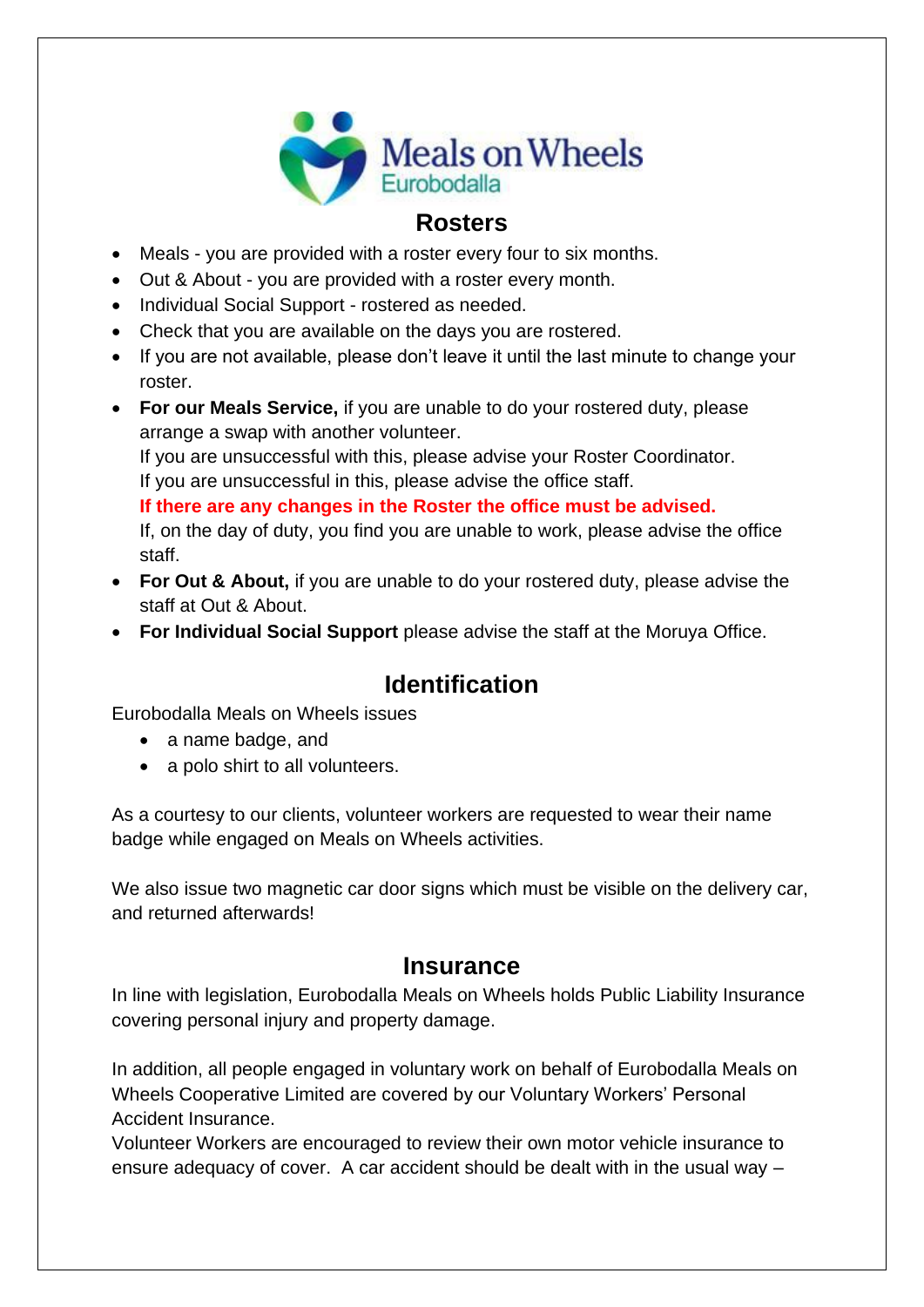obtain details from the other party/ies, report the accident to the police and take up the matter with your insurer.

As an extra protection and to "close the gap" all people engaged in voluntary work on behalf of Eurobodalla Meals on Wheels Cooperative Limited are covered by our Non-Owned Motor Vehicle Policy.

To ensure you are covered under these insurance policies, volunteer workers  **MUST SIGN THE ATTENDANCE REGISTER EACH AND EVERY TIME**  you perform a voluntary activity**.** 

## **A Client Emergency**

If the door of the client's home is unlocked, and where we have permission to do so:

- $\checkmark$  Enter, calling the clients name.
- $\checkmark$  Search for the client.
- $\checkmark$  If the client is in trouble, call 000.
- $\checkmark$  If the client has fallen, do not move them, try to stay close to them and reassure them that help is on the way.
- $\checkmark$  Do not give the client anything to eat or drink.
- $\checkmark$  If you are delivering meals, phone the office workers so a back-up delivery team can be arranged to take over the meal delivery while you stay with the client until assistance arrives.
- $\checkmark$  If you are picking up a client for social support activities, phone Out & About coordinator at Moruya. Stay with the client until assistance arrives.

## **If the door of a client's home is locked**

➢ **DO NOT** leave the meals outside of the client's home.

## ➢ **DO NOT BREAK INTO THE HOME**.

If you can see through the window that a client has fallen or is in distress, call 000.

- $\checkmark$  Do see if one of the neighbours knows the client's whereabouts.
- $\checkmark$  Contact the Moruya Office workers Out & About Coordinator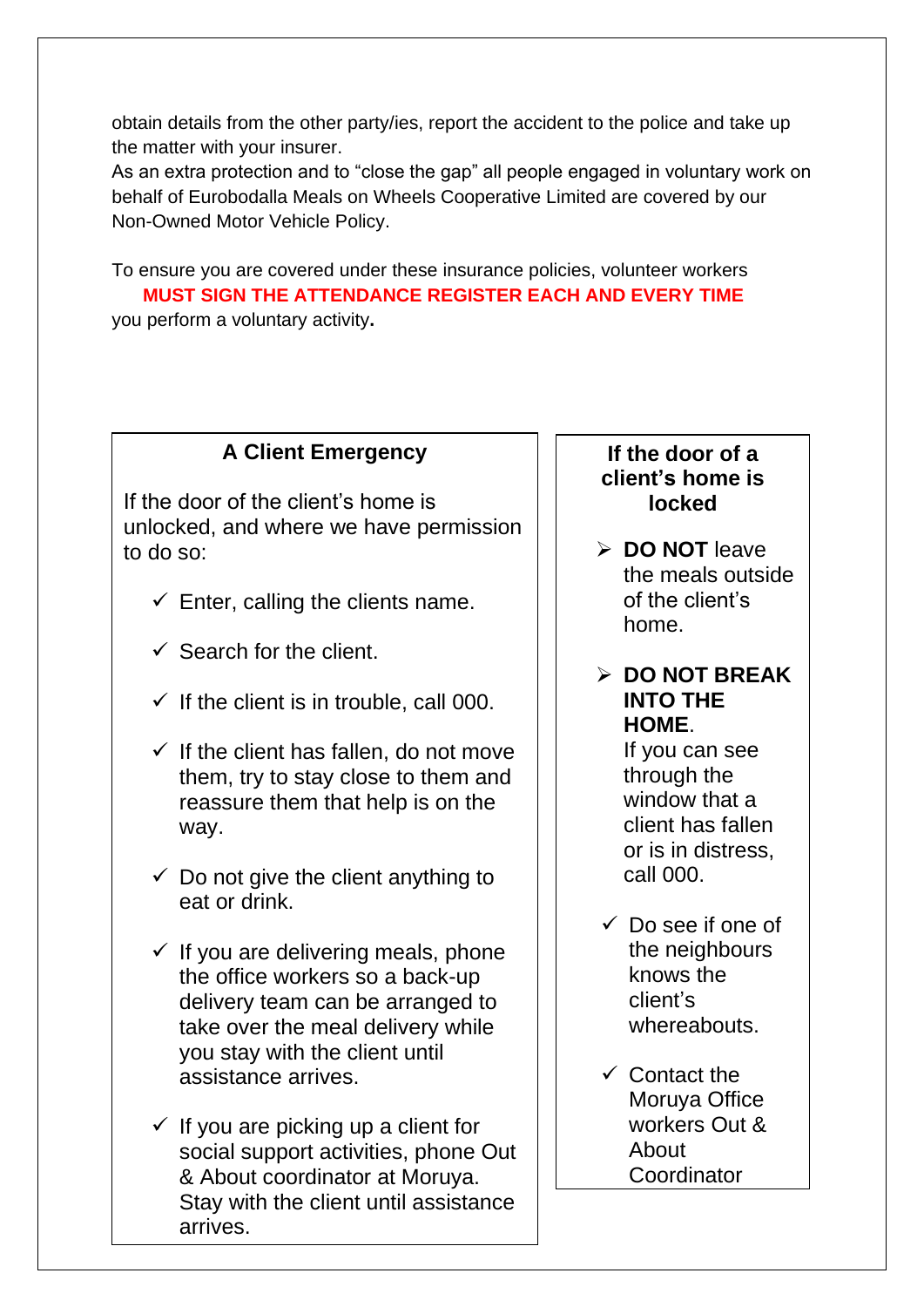

# **Work Health and Safety**

Eurobodalla Meals on Wheels operates in accordance with the Work Health and Safety (WHS) Act 2011. Under the WHS Act 2011, every person conducting a business or undertaking (PCBU) must ensure the adequate management of work health and safety.

To this end Eurobodalla Meals on Wheels commits to:

- Ongoing management of WH&S
- Consultation with contractors, staff and other stakeholders
- Continuous assessment and management of risk
- Training for staff regarding risks and WHS matters
- Accurate reporting and responses to WHS risks
- Development and review of safe procedures for the carrying out of Eurobodalla Meals on Wheels business
- Maintaining Workers Compensation.

Eurobodalla Meals on Wheels provide orientation and training for staff and volunteers on Work Health and Safety requirements. This will provide information about process for minimising/eliminating risk and reporting of incidents and/or accidents.

# **Basic Hygiene**

As you would expect, you are required to follow food safety guidelines, including good personal hygiene. Hand sanitisers are provided at each of the distribution centres and at Out & About.

# **Smoking**

The Cooperative recognises the dangers of passive smoking. By law, it is a requirement that all distribution centers and offices are smoke free environments. Smoking is not permitted whilst handling food or in the presence of clients.

## **If you are ill**

#### **You need to stay at home if you are ill, particularly if you are infectious – this includes the flu!**

This is to ensure that our clients are not put at risk of contracting an illness.

## **Infectious Disease**

If you suspect a client or someone in their household or you, have an infectious disease please report this immediately to a paid worker.